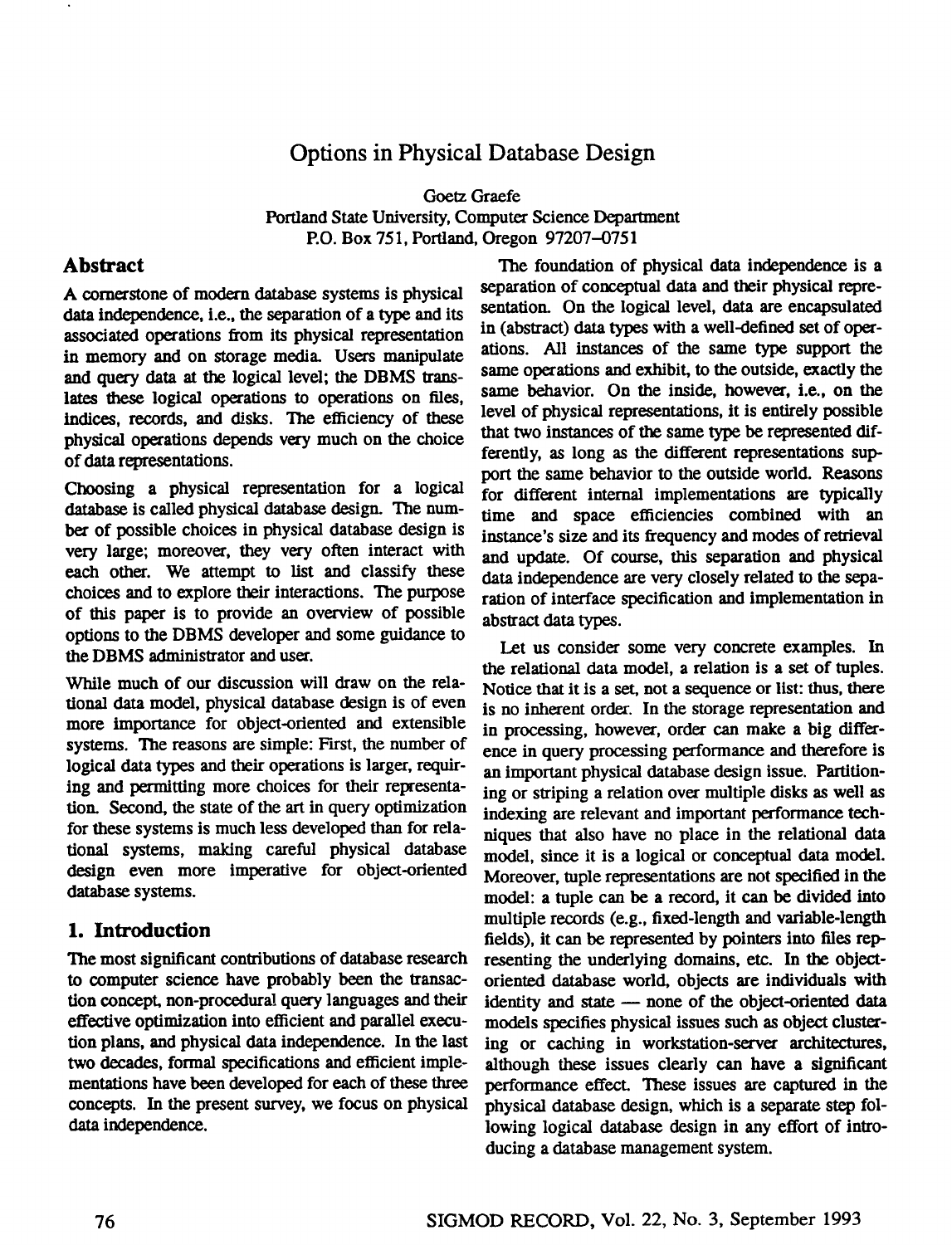A database management system must support three essential capabilities in order to achieve physical data independence. First, the DBMS software must provide for alternative representation of one logical data set. Conversely, different logical data sets may employ the same physical data structure, although not necessarily the same instance of one structure. Second, updates that are expressed on the logical level must be mapped correctly to all relevant physical structures. For example, if secondary (redundant) indices or data replication are employed, a single update operation on the logical level must be reflected correctly in all files and index structures. Third, if the physical database design includes redundancy (e.g., indices or replication), a user's retrieval operation on the logical level must be mapped to an access plan that specifies which physical structures should be accessed in which order and using which algorithms. Thus, need and opportunity for query optimization in database systems comes from two directions: on the one hand, non-procedural query language statements must be mapped to procedural instructions for the query evaluator; on the other hand, alternative access paths require automatic choices among them. An alternative view of the interaction of physical database design and query optimization is this: physical database design considers the entire usage of a database and attempts to provide for the best overall system performance, whereas query optimization (including access path selection) considers the semantics of a single query<sup>1</sup> and tries to find the best query evaluation plan given the current state of the logical and physical database design. Thus, the design of a query optimizer should take the physical database design options of the underlying database management system into account (e.g., the concept of "interesting orderings" in System R [SAC79] and many othez systems), and a physical database design tool must consider the capabilities of both the DBMS's file and index level as well as its query optimizer.

This survey is meant for both the DBMS implementor and user. For the implementor, our goal is to provide a list of possible facilities to consider in a database implementation. When expanding an existing system's set of physical database design options, the larger picture must be kept in mind. The purpose of this survey is to provide that larger picture, and to provide references to relevant literature. For the user, we hope to provide some insight into the tradeoffs that must be considered when translating a logical database design into a physical database design. When purchasing database management software, a user might want to consider which options might actually be useful for the intended application and should therefore become part of the purchasing criteria. When administering an installed database, there are often more possible changes to an unsatisfactory physical database design than a user might think of immediately.

In the following section, we present a very brief overview over the wide variety of issues in physical database design and provide a number of relevant references for each issue. A much more detailed version of this survey that elaborates on these issues and explores their interactions is in preparation.

### **2. A Brief Overview of Physical Database Design**

In order to minimize the I/O costs in a database system, it is important that (a) the data structures on disk permit efficient retrieval of only relevant data through effective access paths, and (b) data be arranged and placed on disk such that the I/O cost for relevant data is minimized. Both of these concerns are addressed in physical database design. For a first impression of physical database design, we start with a comprehensive list of issues to be considered in physical database design; the individual topics will be discussed in more detail in the following section. There is no existing database system at this point that supports all of these choices, although all of them could have a significant performance impact. These choices are not all orthogonal; the goal at this point is to outline the scope of physical database design and its concerns.

#### Item Representation

Physical representation types for abstract data types is only slowly gaining research attention for objectoriented database systems but will likely become a very important tuning option. Examples include sets represented as bit maps, arrays, or lists and matrices

<sup>&</sup>lt;sup>1</sup> There also have been some efforts at "global" query optimization, which attempts to optimize multiple queries together, e.g. [Cha91, Se188] and their references.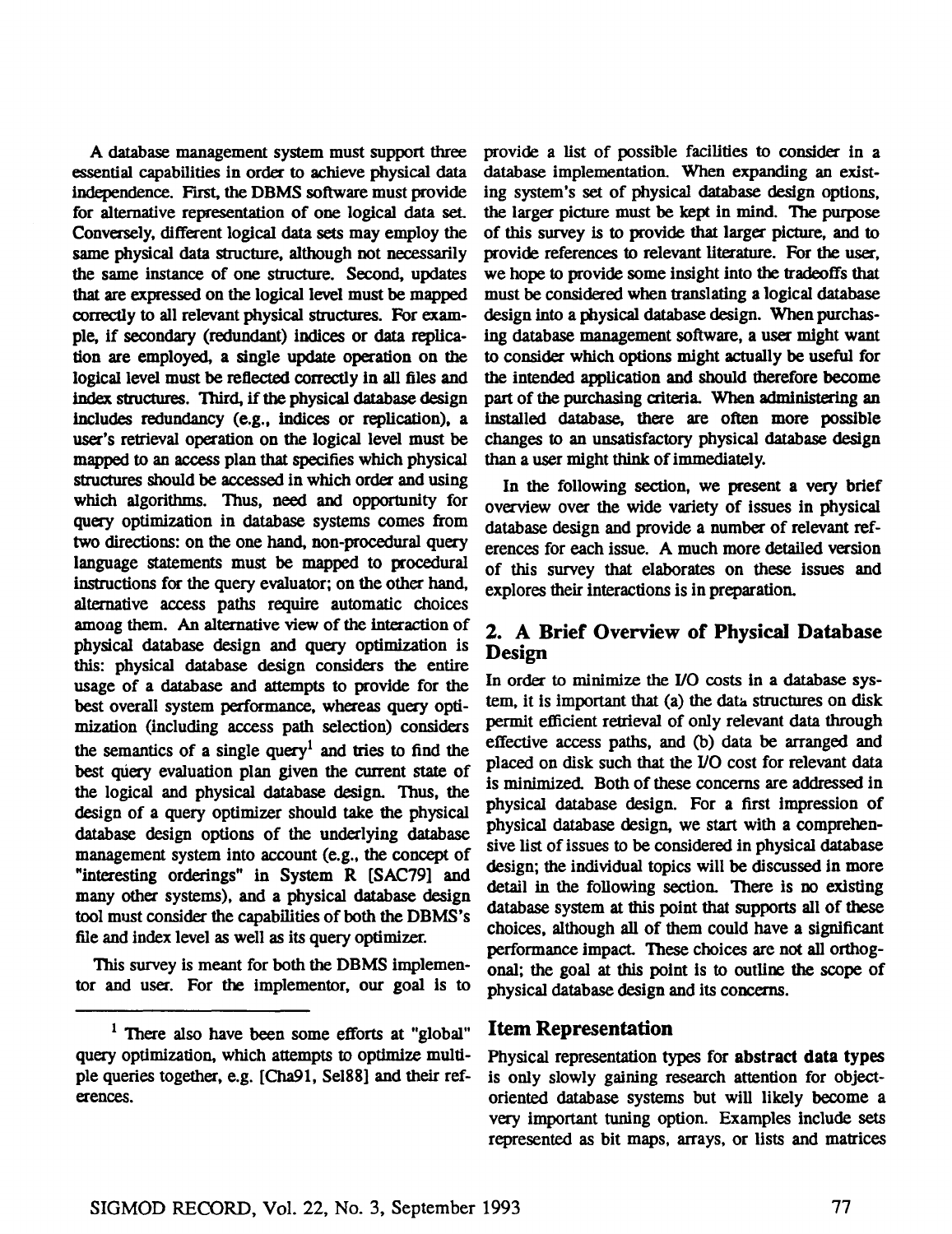represented densely or sparsely, by row or by column or as tiles, e.g. [MaV93]. The goal is to bring physical data independence to object-oriented and scientific databases and their applications.

Physical pointers, references, or object identifiers to represent relationships support "navigation" through a database, which is very good for single-instance retrievals and often improves set matching, but also creates a new type of updates, structural updates, which may increase the complexity of concurrency control and recovery [CSL90, ChK84, RoR85, ShC90].

Vertical partitioning of large records Into multiple files, each with some of the attributes, allows faster retrieval of the most commonly used attributes; the problem is that joins or join-like operations are required when attributes from multiple files are needed [COY87, COY90, HaN79, MCV93, NCW84, NaR89].

Data compression is undervalued in most database implementations but will increase in popularity with the introduction of database systems that process compressed data to improve performance and of multilevel storage hierarchies ranging from on-chip caches over main memory and disks to automated tape libraries [Cor85, GrS91, Jag90, LR87, LyB81, O1R89].

### **File Formats**

File formats concern the most basic level of physical database design: page allocation on disk (e.g., preallocation in contiguous extents), grouping of pages into units of I/O (called "clusters" here), division of clusters in records, fixed vs. variable-length records, space management within clusters, and records spanning clusters.

Free space in physical containers such as pages and files is useful for all data organized by some logical rule. For example, to facilitate easy insertion into a sorted file, some free space is typically left when a file is loaded. Indices are also often created with some initial fraction of free space. The important tradeoff is the ability to insert new data vs. the desire for compact representations and fast scans of large data collections.

# **Associative Search**

Index selection must determine which index structures to create for which attributes and attribute combinations by comparing their benefits for searching

against their update costs [GuB91, HaC76, KeW87]. Moreover, many authors have suggested various forms of multi-file indices and path indices [BeK89, Bet90, Ber91, Hae78, KeM90, Val87] and "partial indices," i.e., indices that include only a subset of an underlying relation or data seL

# **Other Redundant Data**

Replication for reliability and availability ensures access to correct data at any time and often increases retrieval performance during normal operation but requires complex and expensive consistency management on updates and after separation of storage or proceasing units [BIG88, CAB88, HsD91, PGK88].

Derived information, e.g., materialized relational views, permits fast access to precomputed query results but requires that the derived information is recomputed, invalided, removed, or marked out-ofdate after updates to the based data [B1M90, Han87, HuK89, Jhi91, Kill92, QiW91, Rou91, ToB88, YaL87]. Another very important form of derived data is replicating individual attribute values for faster access, in particular in database systems that do not support clustering across multiple data types [Bab82, ScS81]. For example, two relations *invoice and invoice-item* will require very frequent joins and many installations "denormalize" such master-detail relations by redundantly keeping descriptive attributes from the master items in the detail items, e.g., customer ldentifier and invoice date. Since these are redundant, the database system should propagate updates and avoid joins automatically.

# **File Access Performance**

Clustering means assignment of data items such as records to disk locations in order to maximize the relevant information fetched with each I/O operation and therefore to reduce the number of I/O operations required to satisfy a database request - three important problems are prediction of future access patterns, compromising among different access patterns such as navigational access and set-oriented processing, and the dynamic change of access patterns [ChK89, ChH91, GhD90b, HNK90, OmS90, SnS90].

Declustering (striping) of pages over multiple disks or multiple nodes in a parallel or distributed database system permits more disk I/Os per unit time and higher total I/O bandwidth for a data collection at the expense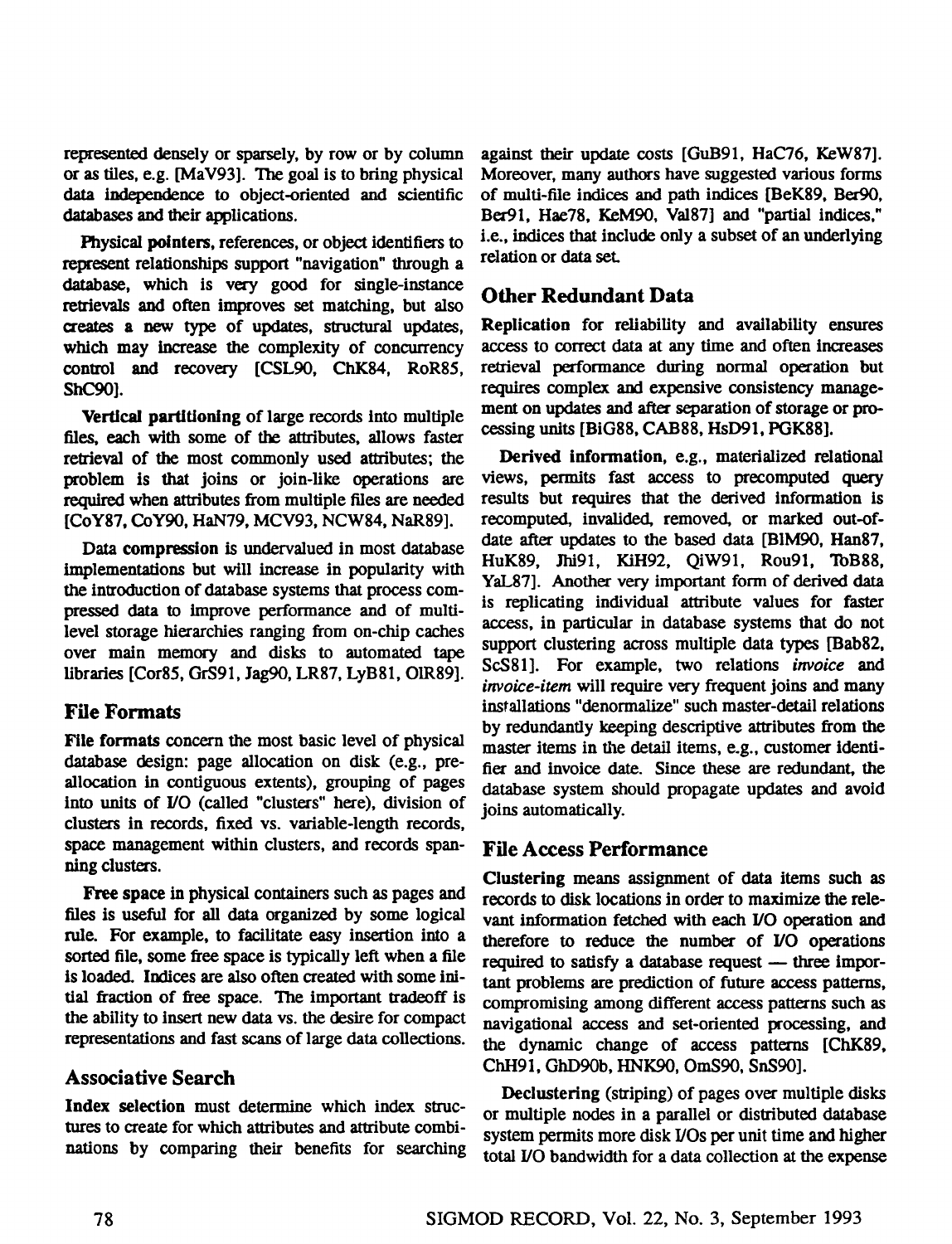of control overhead [CAB88, GHW90, PGK88, SAG86, StS90, WZS91].

Horizontal partitioning of items in large data collections using either round-robin partitioning (which is similar to striping) or systematic schemes such as hash- or range-partitioning is generally useful; its problems are selecting the partitioning attribute(s) and that various partitioning schemes interact differently with sort- and hash-based query evaluation algorithms for selection, join, etc. [DGG86, Ger86, GhD90a, LS92, WDI88].

If data sets are partitioned, there are two principal methods of **partitioning the** indices and other redundant data sets such as materialized views: either they are local, I.e., a separate file or index structure is created for each partition of the underlying data set, or they are global, i.e., a single file or index structure for the entire logical data set is partitioned over multiple disks or nodes in parallel or distributed systems. Both schemes have advantages and disadvantages; the choice depends on usage patterns, communication costs, and availability and maintenance effects.

#### **Update Management**

**Differential files** and log-structured **file systems**  enable append-only updates, particularly useful in environments with compression and RAID-style storage devices, but destroys the contiguity of each file's space allocation on the storage media [Ro091, Ro092, SeL76].

Versions are particularly useful in design environments where falling back to an earlier alternative is often useful after some exploratory updates and where different configurations require different versions of the same data item or object, e.g. [KaL84, KCB86, Sto871.

Versions have also been used in optimistic concurrency control [HAP87, KuR81, MWY92, PaK84], which requires special storage structures for versions e.g., a separate storage area for temporary, transient record versions (version pool) or small version "caches" on each database page [BoC92].

### Archival Storage

Archival storage has recently been pushed to increased research interest by the very largest database installations and by the emerging interest in database

systems for scientific applications; the problems are storage formats appropriate for archival storage devices, selection of data to be moved ("retired") to archives, and the fact that data volumes, bandwidths, and access latencies vary widely from level to level in the storage hierarchy which may not permit direct adaptations of existing buffer replacement strategies [Doz92, SSU91, Sto91].

Automatic and timely staging of data to higher storage levels is a generalization of prefetching used in all high-performance database systems; the new problems are again the new data volumes, bandwidths, and access latencies [GRA91, PaZ91].

# Further **Considerations**

It is important to recognize that most of these choices exist independently of the data model. For example, replication has beneficial availability and performance effects in network, relational, semantic, and objectoriented databases alike. On the other hand, clustering might have more effect in systems with logical or physical references, i.e., network and object-oriented databases, but master-detail clustering is used in relational system as well and is very effective in conjunction with index and pointer joins. Thus, extensible database systems designed to build high-performance database systems must allow for a wide array of physical database design options.

Rather than grouping physical database design options by their usability with one or more particular data models, it might be more useful to distinguish them by the amount of semantic knowledge they require. For example, replication (through page-bypage copying) and striping (on the basis of file pages) do not require any knowledge about the semantics of the data. Sorting requires some knowledge pertaining to locations of records in pages and of sort field in records as well as the correct sort order. Derived data require even more. Some other techniques, e.g., clustering and compression, can work with very little semantic information but are more effective as more semantic information is provided.

While the number of choices for physical database design is confusing, the most significant source of complexity in physical database design is that many decisions are interdependent. For example, the optimal clustering of data items depends on whether or not replication of data items is supported. When the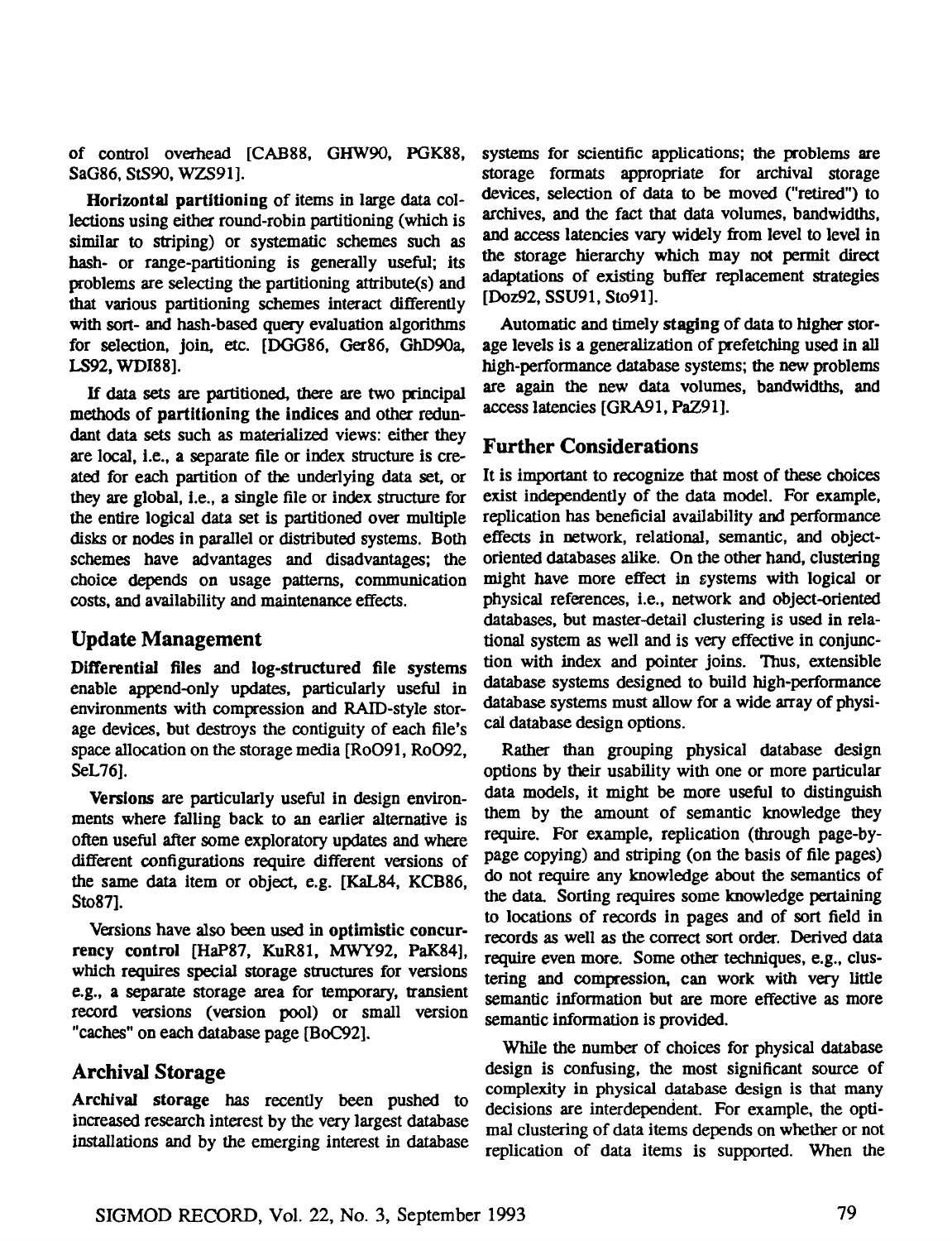clustering module cannot decide among two advantageous locations for a data item, it might choose to place a copy in each location. Replication can increase system performance by giving the optimizer or retrieval algorithm the choice of which copy to use; however, it must not be used too freely since it can also decrease overall performance if the cost of updating and maintaining multiple copies dominates their benefits [BLT86, DKH90, HuK89]. Moreover, the performance effects of replication are different depending on whether or not replicas of collections are declustered over multiple storage media as wholes or by means of partitioning, and whether or not the replicas are clustered in the same way. There is only limited research into making physical database design easier, e.g., [FST88, Kao86]. Considering the complexity of physical database design, automating physical database design in a comprehensive and extensible way seems to be an extremely fruitful area for database research, in particular in light of the added choices and complexity faced by the database implementor and administrator in extensible and objectoriented database management systems.

### **3. Summary**

After the conceptual design of a database has been completed, physical dat\_abase design is the next important step in utilizing a database management system. Choices and decision made in physical database design have a significant impact on the run-time performance of database applications; thus, physical database design can also be seen as a first step in query optimization. The task of the actual query optimizer is to find the best access path given the semantics of a query and the current state of the physical database design.

The foundation of physical data independence and of physical database design is the separation of logical or conceptual data content from physical data representation, closely related to the separation of interface specification and implementation in abstract data types. In order to achieve physical data independence, a database management system must provide (i) alternative representations for logical data sets, (ii) automatic mapping from update operations on the logical level to changes in the physical level's file and index structures, and (iii) automatic choices among alternative access paths (access plan or query optimization).

We have outlined several dimensions that must be considered in physical database design: file and index structures, vertical partitioning, clustering, declustering (striping, horizontal partitioning), replication, materialization of derived information, compression, differential files versus update-in-place, versioning, and archival storage. We hope that this list of physical database design choices will assist implementors of database software in choosing which options to provide in their systems and users of database software in choosing which options to demand and to utilize for their applications.

# **Acknowledgements**

This paper is based on research partially supported by the National Science Foundation with grants IRI-9006348, IRI-9116547, IRI-9119446, and ASC-9217394, ARPA with contract DAAB 07-91-C-Q518, Digital Equipment Corp., and Texas Instruments.

### References

- [Bab82] E. Babb, Joined Normal Form: A Storage Encoding for Relational Databases, *ACM Trans. on Database Sys.*  7, 4 (December 1982), 588.
- [BaM72] R. Bayer and E. McCreighton, Organisation and Maintenance of Large Ordered Indices, *Acta Informatica*  I, 3 (1972), 173.
- [Ben75] J. L. Bentley, Multidimensional Binary Search Trees Used for Associative Searching, *Comm. of the ACM 18,* 9 (September 1975), 509.
- [BeK89] E. Bertino and W. Kim, Indexing Techniques for Queries on Nested Objects, *IEEE Trans. on Knowledge andData Eng.* 1, 2 (June 1989), 196.
- [Ber90] E. Bertino, Optimization of Queries Using Nested *Indices, Lecture Notes in Comp. Sci. 416(March* 1990), 44, Springer Verlag.
- [Ber91] E. Bertino, An Indexing Technique for Object-Oriented Databases, Proc. IEEE Conf. on Data Eng., Kobe, Japan, April 1991, 160.
- [BIG88] D. Bitton and J. Gray, Disk Shadowing, *Proc. Int'l. Conf on Very Large Data Bases,* Los Angeles, CA, August 1988, 331.
- [BLT86] J. A. Bhakeley, P. A. Larson, and F. W. Tompa, F.fficienfly Updating Materiafized Views, *Proc. ACM SIGMOD Conf.,* Washington, DC, May 1986, 61.
- [BIM90] J. A. Blakeley and N. L. Martin, Join Index, Materialized View, and Hybrid Hash-Join: A Performance Analysis, *Proc. IEEE Conf. on Data Eng.,* Los Angeles, *CA, February 1990, 256.*

<sup>[</sup>BOC92] P. M. Bober and M. L Carey, On Mixing Queries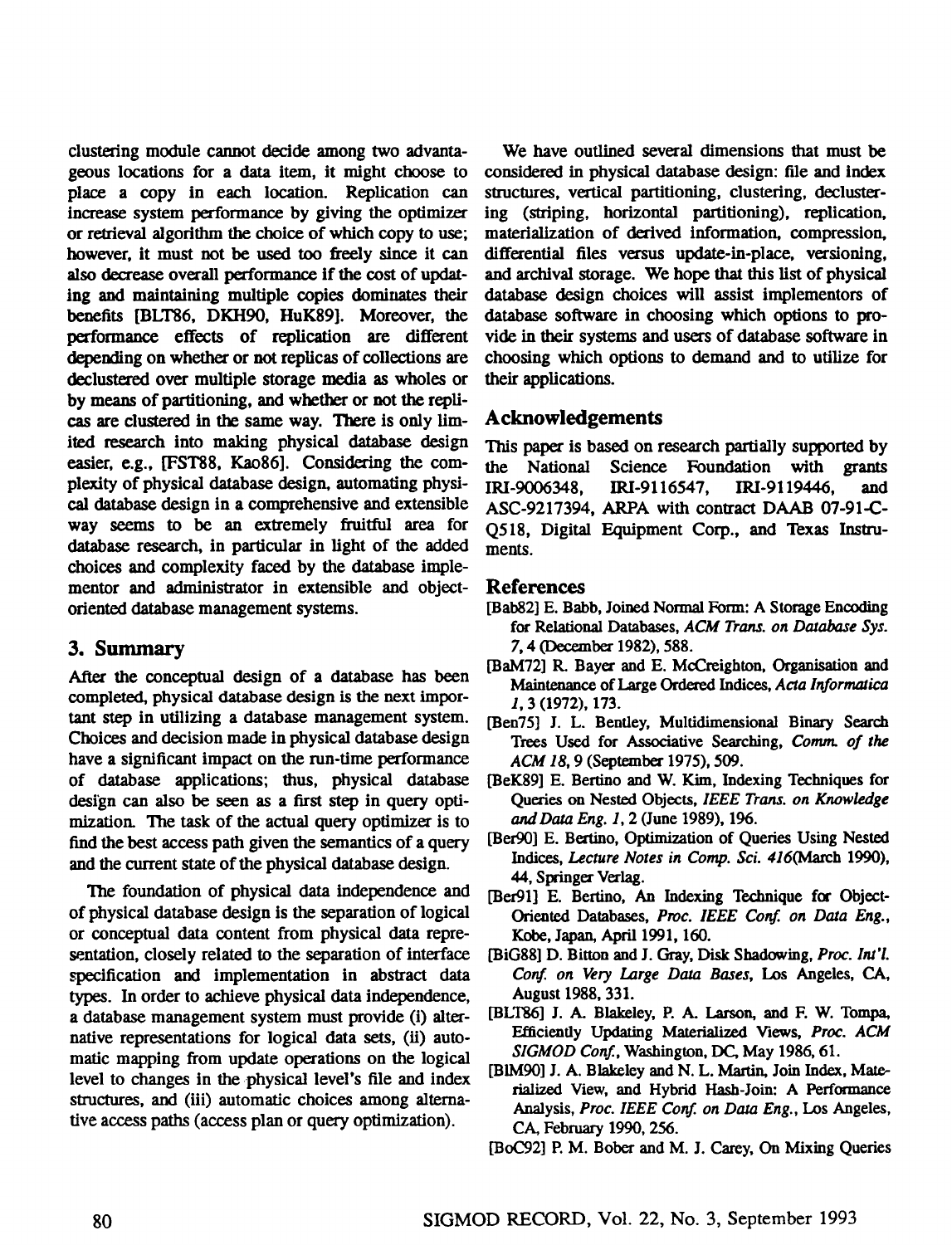and Transactions via Multiversion Locking, *Proc. IEEE Conf. on Data Eng.,* Tempe, AR, February 1992, 535.

- [CSL90] M. J. Carey, E. Shekita, G. Lapis, B. Lindsay, and J. McPberson, An Incremental Join Attachment for Star*burst, Proc. lnt'L Conf. on Very Large Data Bases, Bris*bane, Australia, August 1990, 662.
- [Cha91] S. Chakravarthy, Divide and Conquer. A Basis for Augmenting a Conventional Query Optimizer with Mul*tiple Query Processing Capabilities, Proc. tEEE Conf. on Data Eng.,* Kobe, Japan, April 1991, 482.
- [ChK89] E. Chang and R. Katz, Exploiting Inheritance and Structure Semantics for Effective Clustering and Buffering in an Object-Oriented DBMS, *Proc. ACM SIGMOD*  Conf., Portland, OR, May-June 1989, 348.
- [ChK84] H. Chen and S. M. Kuck, Combining Relational and Network Retrieval *Methods, Proc. ACM SIGMOD*  Conf., Boston, MA, June 1984, 131.
- [ChH91] J. R. Cheng and A. R. Hurson, Effective Clustering of Complex Objects in Object-Oriented Databases, *Proc. ACM SIGMOD Conf.,* Denver, CO, May 1991, 22.
- [Com79] D. Comer, The Ubiquitous B-Tree, *ACM Computing Surveys II,* 2 (June 1979), 121.
- [CAB88] G. Copeland, W. Alexander, E. Boughter, and T. Keller, Data Placement in Bubba, *Proc. ACM SIGMOD*  Conf., Chicago, IL, June 1988, 99.
- [Cor85] G. V. Cormack, Data Compression In a Database *System, Comm. of the ACM 28,* 12 (December 1985), 1336.
- [CoY87] D. W. Cornell and P. S. Yu, A Vertical Partitioning Algorithm for Relational Databases, *Proc. IEEE Conf. on Data Eng., Los* Angeles, CA, February 1987, 30.
- [CoY90] D. Cornell and P. Yu, An Effective Approach to Vertical Partitioning for Physical Design of Relational Databases, *IEEE Trans. on Soflw. Eng. 16,* 2 (February *1990), 248.*
- [DGG86] D. J. DeWitt, R. H. Gerber, G. Graefe, M. L. Heytens, K. B. Kumar, and M. Muralikrishna, GAMMA **-** A High Performance Dataflow Database Machine, *Proc. lnt'l. Conf. on Very Large Data Bases,* Kyoto, Japan, August 1986, 228. Reprinted in M. Stonebraker, Readings in Database Sys., Morgan-Kaufman, San Mateo, CA, 1988.
- [Doz92] J. Dozier, Keynote Address: Access to Data in NASA's Earth Observing Systems, *Proc. ACM SIGMOD Conf.,* San Diego, CA, June 1992, 1.
- [DKH90] P. Drew, R.. King, and S. Hudson, The Performance and Utility of the Cactis Implementation Algoriflams, *Proc. Int'l. Conf. on Very Large Data Bases,*  Brisbane, Australia, August 1990, 135.
- [FNP7/9] R. Fagin, J. Nievergelt, N. Pippenger, and H. R. Strong, Extendible Hashing: A Fast Access Method for Dynamic Files, *ACM Trans. on Database Sys.* 4, 3 (September 1979), 315.
- [FIB74] R. A. Finkel and J. L. Bentley, Quad Trees: A Data Structure for Retrieval on Composite Keys, *Acta Informatica* 4, 1 (1974), 1.
- [FST88] S. Finkelstein, M. Schkolnick, and P. Tiberio, Physical Database Design for Relational Databases, *ACM Trans. on Database Sys. 13,* 1 (March 1988), 91.
- [Ger86] R. H. Gerber, Dataflow Ouery Processing using Multiprocessor Hash-Partitioned Algorithms, Ph.D. The*sis, Univ. of Wisconsin - Madison, October* 1986.
- [GhD90a] S. Ghandeharizadeh and D. J. DeWitt, Hybrid-Range Partitioning Strategy: A New Declustering Strategy for Multiprocessor Database Machines, *Proc. Int'l.* Conf. on Very Large Data Bases, Brisbane, Australia, *August 1990, 481.*
- [GhD90b] S. Ghandeharizadeh and D. J. DeWitt, A Multiuser Performance Analysis of Alternative Clustering *Strategies, Proc. IEEE Conf. on Data Eng., Los* Angeles, CA, February 1990, 466.
- [GRA91] S. Ghandeharizadeh, L. Ramos, Z. Asad, and W. Qureshi, Object Placement in Parallel Hypermedia Sys*tems, Proc. Int'l. Conf. on Very Large Data Bases,*  Barcelona, Spain, September 1991, 243.
- [GrS91] G. Graefe and L. D. Shapiro, Data Compression *and Database Performance, Proc. ACM/IEEE-Comp. Sci. Syrup. on Applied Computing, Kansas* City, MO, April 1991.
- [Gra93] G. Graefe, Query Evaluation Techniques for Large *Databases, ACM Computing Surveys* 25, 2 (June 1993),.
- [GHW90] J. Gray, B. Horst, and M. Walker, Parity Striping of Disc Arrays: Low-Cost Reliable Storage with Acceptable Throughput, *Proc. Int'l. Conf. on Very Large Data Bases,* Brisbane, Australia, August 1990, 148.
- [GuB91] O. Guenther and J. Bilmes, Tree-Based Access Methods for Spatial Databases: Implementation and Performance Evaluation, *IEEE Trans. on Knowledge and Data Eng.* 3, 3 (September 1991), 342.
- [Gut84] A. Gutmaan, R-Trees: A Dynamic Index Structure for Spatial Searching, *Proc. ACM SIGMOD Conf.,*  Boston, MA, June 1984, 47. Reprinted in M. Stonebraker, Readings in Database Sys., Morgan-Kaufman, San Matco, CA, 1988.
- [Hae78] T. Haerder, Implementing a Generalized Access Path Structure for a Relational Database System, *ACM Trans. on Database Sys.* 3, 3 (September 1978), 285.
- [HaP87] T. Haerder and E. Petry, Evaluation of a multiple version scheme for concurrency control, *Inf. Sys. 12, 1*  (1987), 83.
- [HaC76] M. Hammer and A. Chan, Index Selection in a Self-Adaptive Data Base Management System, Proc. *ACM SIGMOD Conf.,* 1976, 1.
- [HaN79] M. Hammer and B. Niamir, A Heuristic Approach to Attribute Partitioning, *Proc. ACM SIGMOD Conf.,*  Boston, MA, May-June 1979, 93.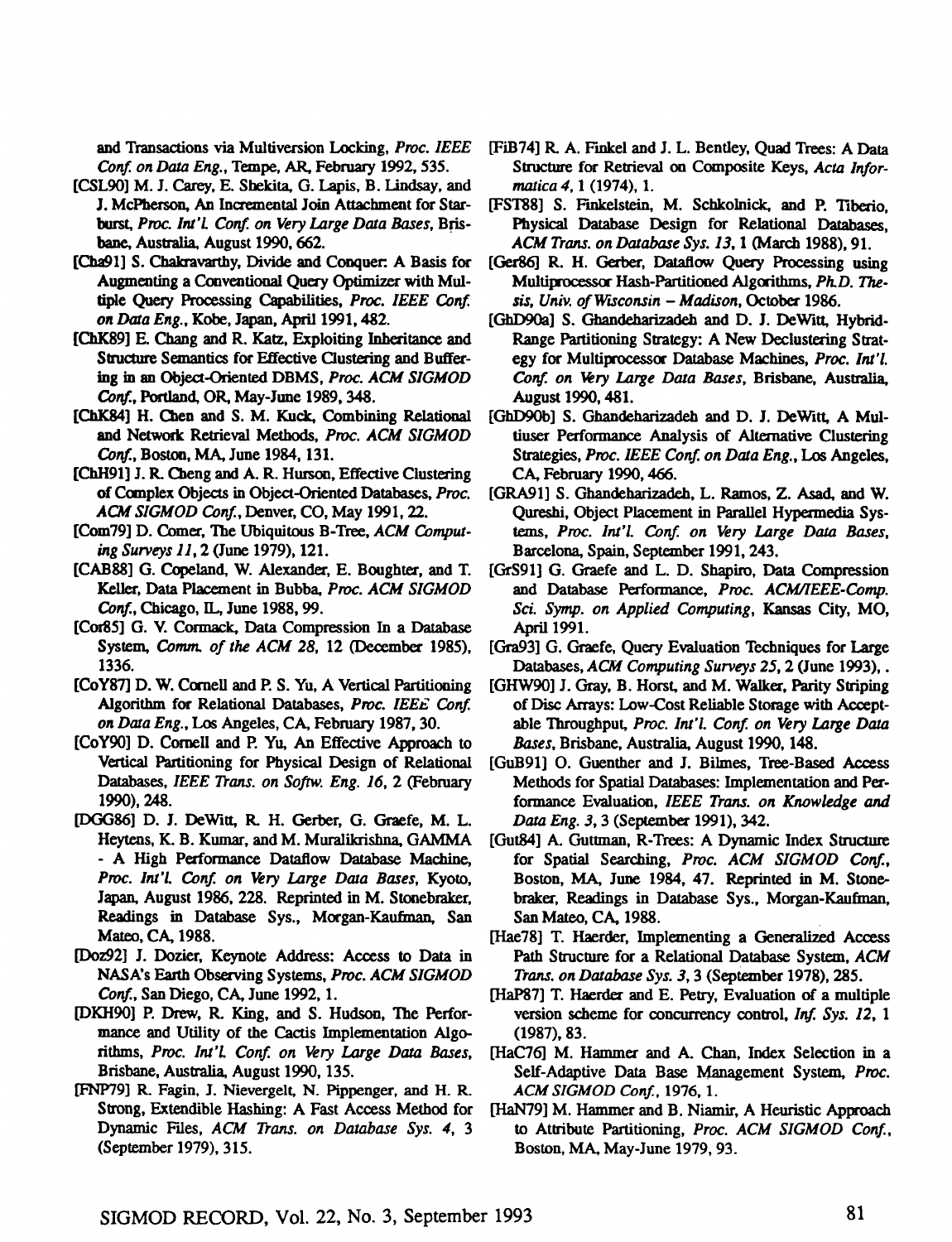- [Han87] E. N. Hanson, A Performance Analysis of View Materialization Strategies, Proc. ACM SIGMOD Conf., San Francisco, CA, May 1987, 440.
- [HNK90] L. Harada, M. Nakano, M. Kitsuregawa, and **M.**  Takagi, Query Processing Method for Multi-Atlribute Clustered Relations, *Proc. lnt'L Conf. on Very Large Data Bases,* Brisbane, Australia, August 1990, 59.
- [HsD91] H. Hsiao and D. DeWitt, A Performance Study of Three High Availability Data Replication Strategies, Proc. Int'l. Conf. on Parallel and Distr. Inf. Sys., Miami Beach, FL, December 1991.
- [HuK89] S. E. Hudson and R. King, Cactis: A Self-Adaptive, Concurrent Implementation of an Object-Oriented Database Management System, *ACM Trans. on Database Sys. 14,* 3 (September 1989), 291.
- [Jag90] H. V. Jagadish, A Compression Technique to Materialize Transitive Closure, *ACM Trans. on Database Sys. 15,* 4 (December 1990), 558.
- [Jhi91] A. Jhingran, Precomputation in a Complex Object Eavironment, *Proc. IEEE Conf. on Data Eng., Kobe,*  Japan, April 1991, 652.
- [Kao86] S. Kao, DECIDES: An Expert System Tool for Physical Database Design, *Proc. IEEE Conf. on Data Eng.,* Los Angeles, CA, February 1986, 671.
- [KaLg4] R. H. Katz and T. J. Lehman, Database Support for Versions and Alternatives of Large Design Files, *1EEE Trans. on Softw. Eng. lO, 2 (March* 1984), 191.
- [KCB86] R. H. Katz, E. Chang, and R. Bhateja, Version Modeling Concepts for Computer-Aided Design Databases, *Proc. ACM SIGMOD Conf.,* Washington, DC, May 1986, 379.
- [KeW87] A. Kemper and M. Wallrath, An Analysis of Geometric Modeling in Database Systems, *ACM Computing Surveys* 19, 1 (March 1987), 47.
- [KeM90] A. Kemper and G. Moerkotte, Access Support in Object *Bases, Proc. ACM S1GMOD Conf.,* Atlantic City, NJ, May 1990, 364.
- [KiH92] K. C. Kinsiey and C. E. Hughes, Analysis of a Virtual Memory Model For Maintaining Database Views, *IEEE Trans. on Softw. Eng.* 18, 5 (May 1992), 402.
- [KuR81] H. T. Kung and J. T. Robinson, On Optimistic Methods for Concurrency Control, *ACM Trans. on Database* Sys. 6, 2 (June 1981), 213. Reprinted in M. Stonebraker, Readings in Database Sys., Morgan-Kanfman, San Mateo, CA, 1988.
- [LarS1] P. A. Larson, Analysis of Index-Sequential Files with Overflow Chaining, *ACM Trans. on Database Sys.*  6, 4 (December 1981), 671.
- [LR87] J. Li, D. Rotem, and H. Wong, A New Compression Method with Fast Searching on Large Data Bases, *Proc. lnt'l. Conf. on Very Large Data Bases,* Brighton, England, August 1987, 311.
- [LS92] J. Li, J. Srivastava, and D. Rotem, CMD: A

Multidimensional Declustering Method for Parallel Data Systems, *Proc. Int'L Conf. on Very Large Data Bases,*  Vancouver, BC, Canada, August 1992, 3.

- [Lit80] W. Litwin, Linear Hashing: A New Tool For File and Table Addressing, Proc. Int'l. Conf. on Very Large *Data Bases,* Montreal, Canada, October 1980, 212. Reprinted in M. Stonebraker, Readings in Dalabase Sys., Morgan-Kanfman, San Mateo, CA, 1988.
- [LoS90] D. B. Lomet and B. Salzberg, The hB-Tree: A Multiattribute Indexing Method with Good Guaranteed Per*fonnance, ACM Trans. on Database Sys. 15, 4 (Decem*ber 1990), 625.
- [LyB81] C. A. Lynch and E. B. Brownrigg, Application of Data Compression to a Large Bibliographic Data Base, *Proc. Int'l. Conf. on Very Large Data Bases, Cannes,*  France, September 1981, 435.
- [MaV93] D. Maier and B. Vance, A Call to Order, Proc. *ACM SIGACT News-SIGMOD-SIGART Syrup. on Principles of Database Sys.,* Washington, DC, May 1993, 1.
- [MWY92] A. Merchant, K. L. Wu, P. S. Yu, and M. S. Chen, Performance Analysis of Dynamic Finite Versioning for Concurrent Transaction and Ouery Processing, *proc. 1992 ACM SIGMETRICS and PERFORMANCE '92 Int'l. Conf. on Measurement and Modeling of Computer Systems 20,* 1 (June 1-5, 1992), 103.
- [MCV93] J. Muthuraj, S. Chakravarthy, R. Varadarajan, and S. Navathe, A Formal Approach to the Vertical Partitioning Problem in Distributed Database Design, *Proc. Parallel and Distr. Inf. Sys.,* San Diego, CA, January 1993.
- [NCW84] S. Navathe, S. Ceri, G. Wiederhold, and J. Dou, Vertical Partitioning Algorithms for Database Design, *ACM Trans. on Database Sys.* 9, 4 (December 1984), *680.*
- [NaR89] S. Navathe and M. Ra, Vertical Partitioning for Database Design - A Graphical Algorithm; *Proc. ACM SIGMOD Conf.,* Portland, OR, May-June 1989, 440.
- [NHS84] J. Nievergelt, H. Hinterbezger, and K. C. Sevcik, The Grid File: An Adaptable, Symmetric Multikey File *Structure, ACM Trans. on Database Sys. 9, 1 (March*  1984), 38.
- [OIR89] E Olken and D. Rotem, Rearranging Data to Maximize the Efficiency of Compression, *J. of Computer and System Sciences 38,* 2 (1989), 405.
- [OmS90] E. Omiecinski and P. Scheuermann, A Parallel Algorithm for Record Clustering, *ACM Trans. on Database Sys. 15,* 4 (December 1990), 599.
- [PaZ91] M. Palmer and S. B. Zdonik, FIDO: A Cache that Learns to Fetch, *Proc. Int'l. Conf. on Very Large Data Bases,* Barcelona, Spain, September 1991, 255.
- [PaK84] C. H. Papadimitriou and P. C. Kanellakis, On Concurrency Control by Multiple Versions, *ACM Trans. on Database Sys.* 9, 1 (March 1984), 89.
- [PGK88] D. A. Patterson, G. Gibson, and R. H. Katz, A